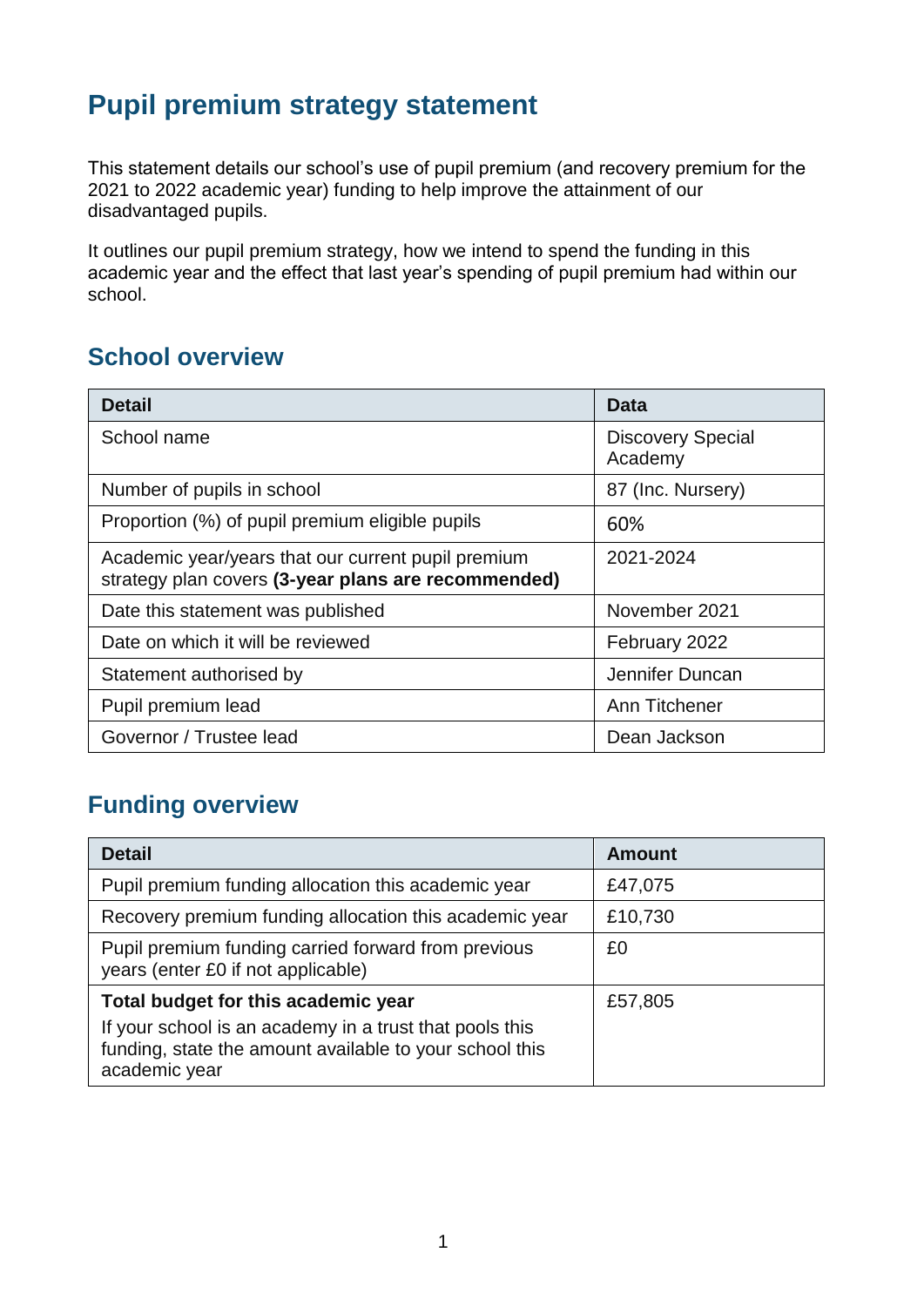# **Part A: Pupil premium strategy plan**

### **Statement of intent**

Our key objective in using pupil premium funding is to ensure best progress for all pupils from their own personal starting points and to close the gap between disadvantaged pupils and their non-disadvantaged peers.

In order to achieve this, we actively use the pupil premium funding to break down barriers to enable ALL of our children to participate in all activities, regardless of their social and economic status or family circumstances.

At Discovery Special Academy, pupils' needs are met through a multi-agency, collaborative approach using joint commissioning of services to provide a holistic establishment with the support of local stakeholders. Therefore, the key principles of the pupil premium spending plan are to achieve excellence and enjoyment for all by building a learning community that ensures all pupils are well supported, can reach their personal potential and are equipped with the necessary life skills they need to ensure that they become effective citizens of the 21st century.

We are committed to ensuring pupil premium funding is spent to maximum effect. Following the disruption to education of the last two years, the current plan will continue to build on previous challenges as well as acknowledging additional growing needs for our disadvantaged pupils.

## **Challenges**

This details the key challenges to achievement that we have identified among our disadvantaged pupils.

The following offers a context to the impact of the pandemic on pupils. In the academic year 2020-2021, the academy had 7 weeks of uninterrupted opening from September to mid-October. From mid-October, isolation periods affected every bubble, class and child in the academy and the vast majority more than once. By the final two weeks of term, only 16 of the 60 children were in attendance. The second national lockdown then hit in January 2021.

While the academy had a robust blended learning offer and gave every household not attending (through parental choice) the technology required to access online learning, other factors such as complexity of need, parental understanding and parental engagement meant that not every child engaged in this. Paper packs were also regularly delivered to all families not attending (see blended learning policy and report held in the academy). Following the full return of pupils in March 2021, the academy was again disrupted by isolation periods up until July 2021.

Throughout the periods of disruption, the academy continued to focus on all pupil development with clear personalised pathways that were responsive to need over time. In this way, the academy was able to be proactive and support all pupils to make continued progress.

The pandemic has had a cumulative impact and some children have lost nearly a year of face to face learning and therapeutic access. For the whole academy, the year 2020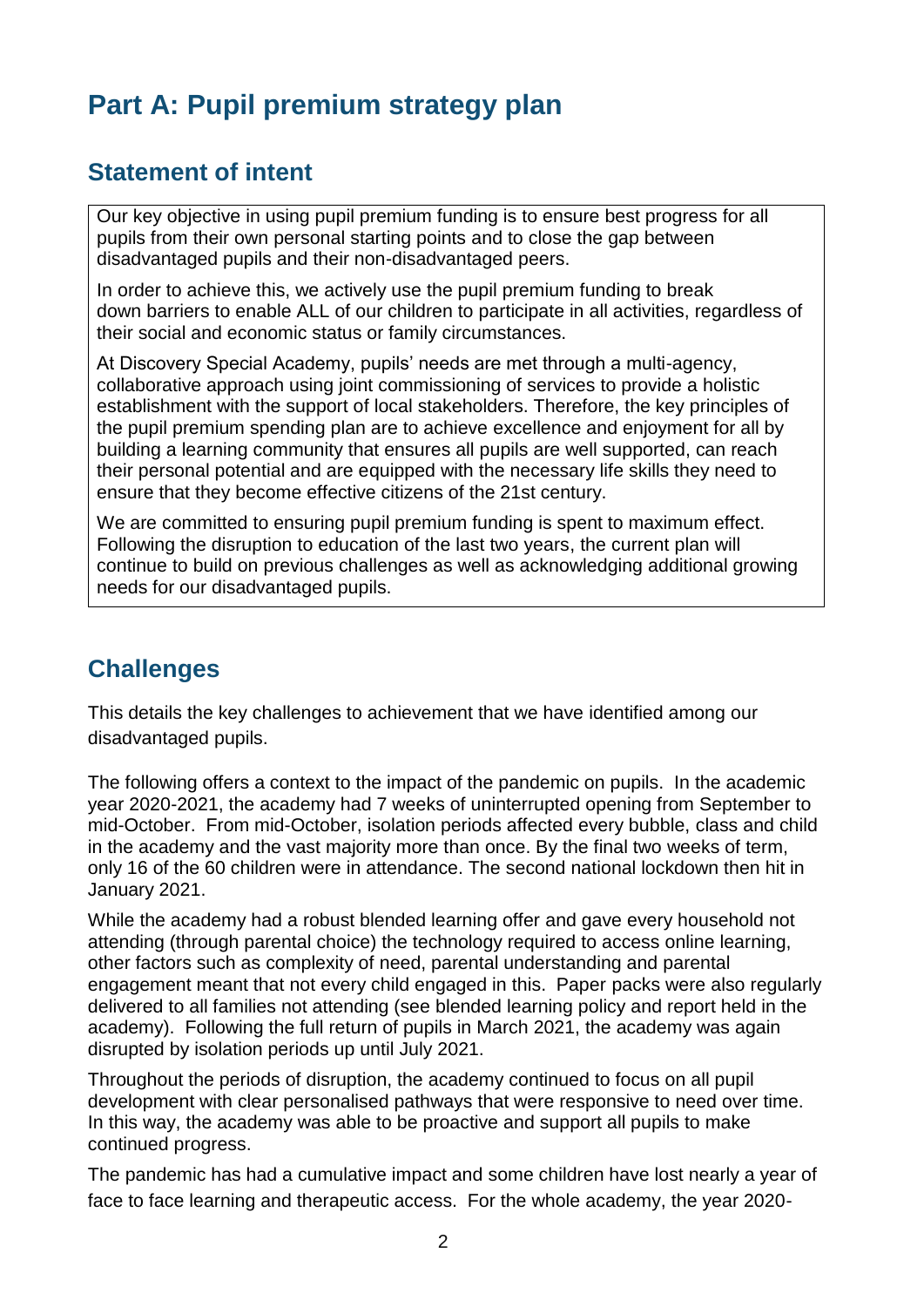2021 was incredibly fragmented. In some ways, this is the more damaging element for Discovery children. The disruption to a consistent routine and structure, particularly for some of our children with social, emotional and mental health needs linked to their severe learning and ASD, has had significant impact. Therefore, there is a clear focus on wider strategies and increased staffing ratios to support pupils in these areas to enable access to education and continued learning. This is reflected in the spending strategy for this year.

| <b>Challenge</b><br>number | <b>Detail of challenge</b>                                                                                                                                                                                                                                                                          |  |
|----------------------------|-----------------------------------------------------------------------------------------------------------------------------------------------------------------------------------------------------------------------------------------------------------------------------------------------------|--|
| 1                          | Acquisition of language and effective communication continues to be a<br>significant barrier for all our pupils.                                                                                                                                                                                    |  |
|                            | 100% of our children have communication and interaction needs<br>as part of their SLD diagnosis with over 50% having a diagnosis of<br><b>ASD</b>                                                                                                                                                   |  |
|                            | Pupils experiences beyond school and home can be limited reducing<br>opportunity for rich exposure to language in the early years.                                                                                                                                                                  |  |
| 2                          | Ensuring all pupils have high quality, well-rounded grounding in early<br>literacy, language and communication leading to high quality phonic and<br>comprehension development.                                                                                                                     |  |
| 3                          | Complex sensory needs impact on pupil's ability to focus, attend and<br>process.                                                                                                                                                                                                                    |  |
| 4                          | Pupils come into the academy with low levels of sense of self, personal<br>development and ability to understand and regulate emotions. This has<br>been compounded throughout the pandemic and some pupils are<br>displaying increased needs in the area of emotional wellbeing and<br>regulation. |  |
| 5                          | Vulnerability of families continues to be an area of need, ensuring all<br>families are able to engage in their child's development and attend key<br>meetings, coupled with an awareness of how to access services is vital in<br>ensuring good attendance and progress.                           |  |

### **Intended outcomes**

This explains the outcomes we are aiming for **by the end of our current strategy plan**, and how we will measure whether they have been achieved.

| <b>Intended outcome</b>                                                                    | <b>Success criteria</b>                                                                                                                                                                                                                                                                                                                                                                                                                                                                         |
|--------------------------------------------------------------------------------------------|-------------------------------------------------------------------------------------------------------------------------------------------------------------------------------------------------------------------------------------------------------------------------------------------------------------------------------------------------------------------------------------------------------------------------------------------------------------------------------------------------|
| Improved levels of<br>language,<br>communication, pupil<br>sense of self and<br>resilience | • Pupils will make progress in their communication and language<br>development relative to their starting points over a 12-month pe-<br>riod (evidenced through PIVATS progress and MAPP).<br>• An embedded approach to communication is evident across the<br>academy. This includes high levels of oral language and com-<br>munication skills for pupils who are able, and a developed, pro-<br>gressive approach to AAC.<br>• Pupils are confident to communicate in different settings and |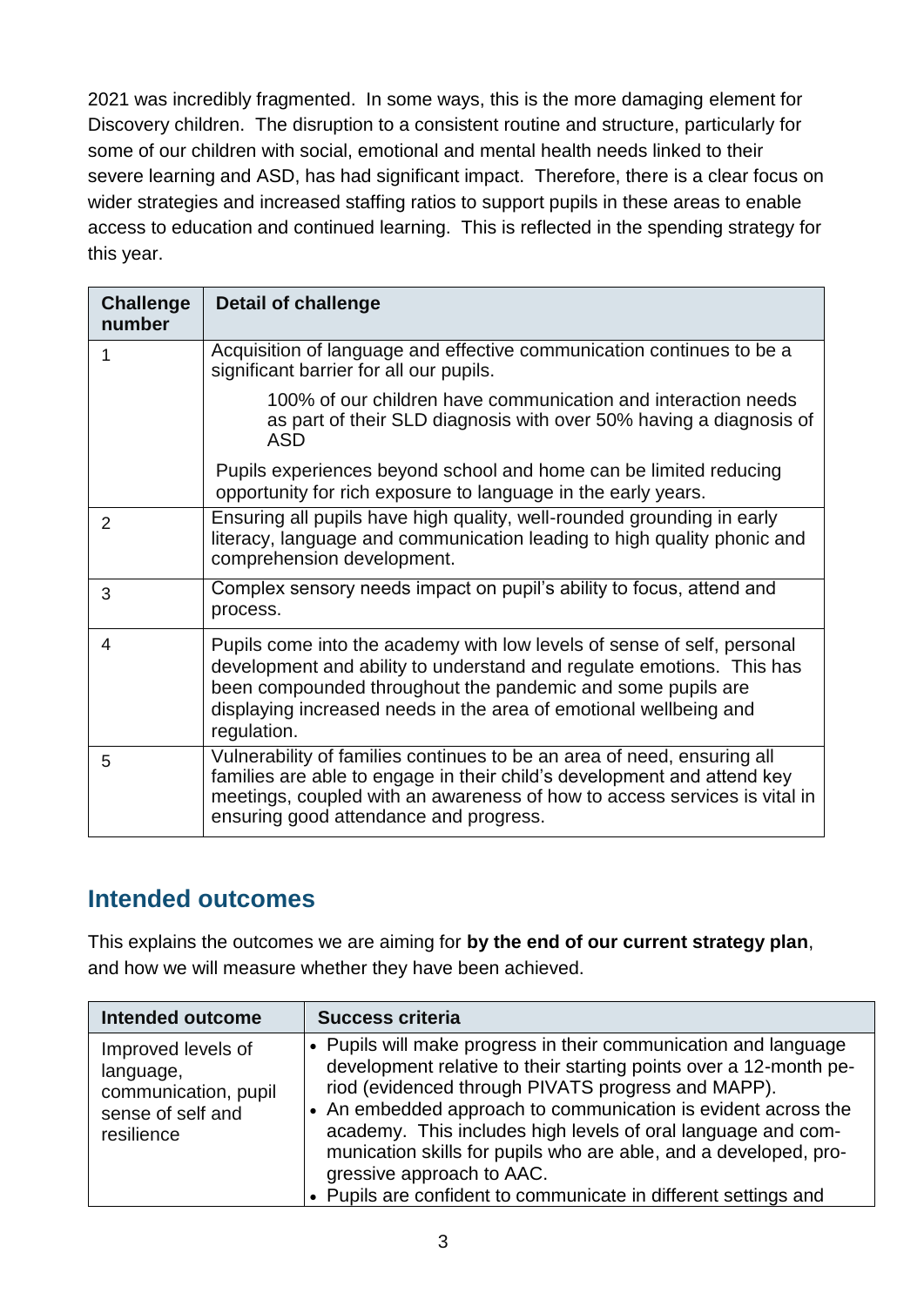|                                                                                                                                                                                                                       | with different people in the academy and wider locality.<br>• Pupils are able to express their sense of self through appropri-<br>ate communicative means by making choices, expressing opin-<br>ions and demonstrating confidence in different settings and situ-<br>ations (e.g. trust choir events, performances)                                                                                                                                                                                                                                                                                                                                                    |
|-----------------------------------------------------------------------------------------------------------------------------------------------------------------------------------------------------------------------|-------------------------------------------------------------------------------------------------------------------------------------------------------------------------------------------------------------------------------------------------------------------------------------------------------------------------------------------------------------------------------------------------------------------------------------------------------------------------------------------------------------------------------------------------------------------------------------------------------------------------------------------------------------------------|
| Pupils make good<br>progress in their<br>phonic and reading<br>comprehension<br>development through a<br>clear focus on early<br>reading skills and a<br>structured, progressive<br>approach to all reading<br>areas. | • 90%+ of pupils on the semi-formal curriculum meet or exceed<br>their PIVATS targets in reading as generated by CASPA<br>• Personalised MAPP data, individual case studies and learning<br>journeys demonstrate that pupils on the informal pathway make<br>good progress in early reading from their own personal starting<br>points.<br>• Early reading skills lay the foundation for comprehension devel-<br>opment for pupils who are developmentally ready.<br>• There is an embedded and structured approach to teaching<br>comprehension which recognises the importance of early lan-<br>guage and communication development as the pre-requisite for<br>this. |
| Pupils are ready to<br>learn, are able to<br>better regulate their<br>sensory and emotional<br>needs (with support),<br>have a growing sense<br>of self and therefore<br>make good progress.                          | • Pupils will have regular access to a range of appropriate thera-<br>pies to support holistic development.<br>• Staff are confident with delivering a range of appropriate thera-<br>pies.<br>• Therapies are chosen and delivered based on accurate under-<br>standing of need.<br>• Pupils have access to a range of environments and experiences<br>that support their development in all areas.<br>• Reduced incidents of significant behaviour recorded on CPOMs<br>for targeted children.<br>• Monitoring demonstrates pupils are focused and able to access<br>learning.<br>• Pupils make good progress against individual targets.                             |
| Families are well<br>supported by the<br>academy, are aware of<br>services they can<br>access and<br>attendance is<br>improved (particularly<br>PA).                                                                  | • Whole school attendance to be at least 94% in the year 2021-<br>2022 with aspirations to increase this in subsequent years.<br>• PA to be below 25% in the academic year 2021-2022, with aspi-<br>rations to reduce this in subsequent years.<br>• Families are signposted to services and referrals are timely and<br>lead to effective support from external agencies.<br>• Families have a support network within the academy community<br>and beyond.                                                                                                                                                                                                             |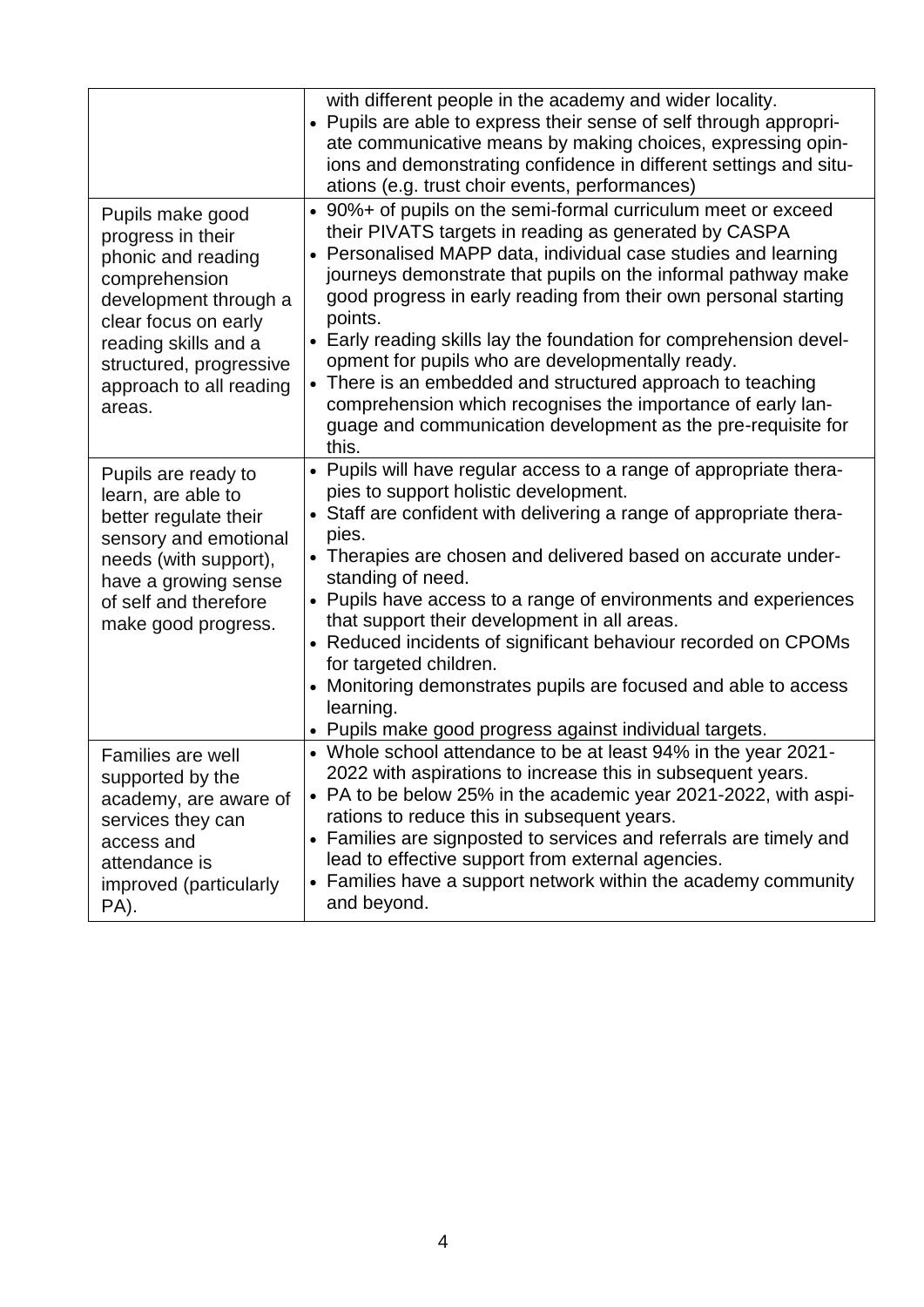## **Activity in this academic year**

This details how we intend to spend our pupil premium (and recovery premium funding) **this academic year** to address the challenges listed above.

#### **Teaching (for example, CPD, recruitment and retention)**

Budgeted cost: £37,987

| <b>Activity</b>                                                                                                                                                                                                                                                         | Evidence that supports this approach                                                                                                                                                                                                                                                                                                                                                                                                                                                     | <b>Challenge</b><br>number(s)<br>addressed |
|-------------------------------------------------------------------------------------------------------------------------------------------------------------------------------------------------------------------------------------------------------------------------|------------------------------------------------------------------------------------------------------------------------------------------------------------------------------------------------------------------------------------------------------------------------------------------------------------------------------------------------------------------------------------------------------------------------------------------------------------------------------------------|--------------------------------------------|
| Clear, focused CPD based on<br>analysis of pupil and<br>academy needs (quantitative<br>and qualitative) including<br>CPD on language acquisition,<br>communication (AAC),<br>phonics, emotional well-being<br>(linked to PSHERE) and<br>therapeutic approaches.         | EEF states that ensuring an effective teacher<br>is in front of every class, and that every<br>teacher is supported to keep improving, is the<br>key ingredient of a successful school and<br>should rightly be the top priority for Pupil<br>Premium spending.                                                                                                                                                                                                                          | 1,2,3,4,5                                  |
| Development of early literacy,<br>language and communication<br>teaching, resources and a<br>progression document to<br>support language acquisition<br>and comprehension skills.<br>Purchase further<br>communication boards for<br>additional areas of the<br>academy | EEF Preparing for Early Literacy report.<br>Language provides the foundation for thinking<br>and learning and should be prioritised<br><b>EEF Early Literacy Report</b><br>Oral language interventions and reading<br>comprehension strategies can both result in<br>+6 months gain.                                                                                                                                                                                                     | 1,2                                        |
| Monitoring and moderation of<br>early reading and phonics<br>teaching and assessment by<br>English Leader.                                                                                                                                                              | Ensuring accurate assessment of phonic<br>development ensures understanding of next<br>steps<br><b>EEF Early Phonics Report</b>                                                                                                                                                                                                                                                                                                                                                          | 1,2                                        |
| Recruitment of additional<br>level 2 TAs across the<br>academy to support pupils<br>sensory, social and emotional<br>wellbeing and therapeutic<br>access will ensure teachers<br>are able to focus on teaching<br>and learning.                                         | TAs have access to training in order to ensure<br>they are fully prepared for their role in the<br>classroom<br>TAs are employed to add value to the<br>classroom and support what teachers do<br>(more time for teachers to teach, report page<br>7)<br>TAs in this instance, are supporting pupils to<br>develop independent learning skills and ability<br>to self-regulate through structured<br>interventions (e.g. SIT, BLAST, phase 1<br>phonics)<br><b>Best use of TA report</b> | 1, 2, 3, 4                                 |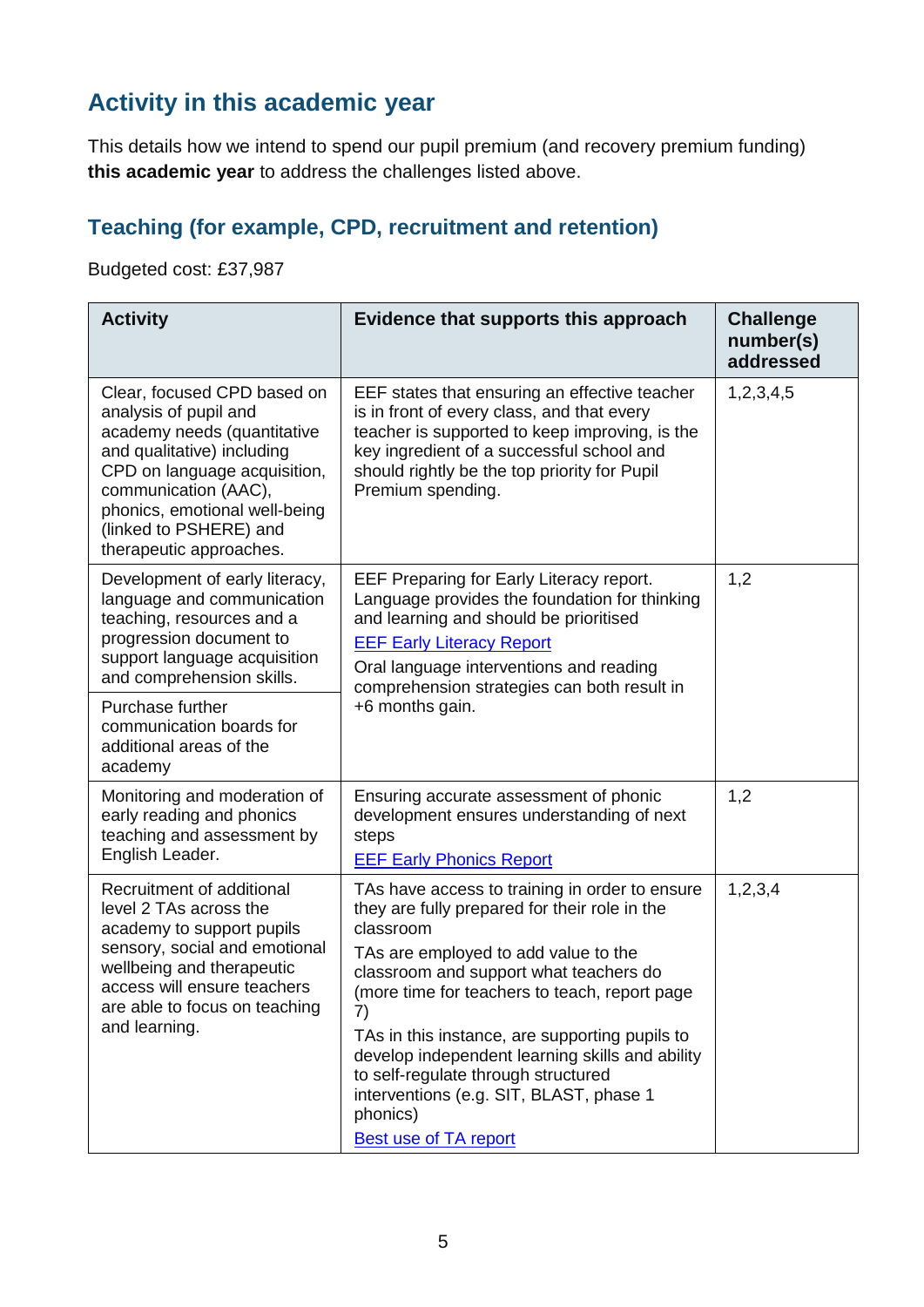### **Targeted academic support (for example, tutoring, one-to-one support structured interventions)**

Budgeted cost: £19,757

| <b>Activity</b>                                                                                                                                                                                    | Evidence that supports this approach                                                                                                                                                                                                    | <b>Challenge</b><br>number(s)<br>addressed |
|----------------------------------------------------------------------------------------------------------------------------------------------------------------------------------------------------|-----------------------------------------------------------------------------------------------------------------------------------------------------------------------------------------------------------------------------------------|--------------------------------------------|
| 1:1 and small group<br>tutoring support delivered<br>by qualified teachers                                                                                                                         | Research supports high-quality teaching<br>approaches delivered by qualified teachers and<br>can result in a +5 month gain (See various<br>research reports from EEF and others)                                                        | 1,2                                        |
| Further development of a<br>range of language<br>acquisition intervention<br>including speech and<br>language programmes                                                                           | EEF Preparing for Early Literacy report.<br>Language provides the foundation for thinking<br>and learning and should be prioritised<br><b>EEF Early Literacy Report</b><br>Oral language interventions can result in +6<br>months gain. | 1,2                                        |
| Development/purchase/<br>CPD on augmentative and<br>alternative communication<br>aids – research and trial of<br>electronic apps and aids<br>for pupils who demonstrate<br>capacity to access this | <b>Bercow report 2008 AAC</b><br>https://www.communicationmatters.org.uk/wp-<br>content/uploads/2019/01/2013_Shining_a_Light_<br>on AAC.pdf                                                                                             |                                            |

## **Wider strategies (for example, related to attendance, behaviour, wellbeing)**

Budgeted cost: £43,392.40

| <b>Activity</b>                                                                                                                                                    | Evidence that supports this approach                                                                                                                                                                                                                                                                                  | <b>Challenge</b><br>number(s)<br>addressed |
|--------------------------------------------------------------------------------------------------------------------------------------------------------------------|-----------------------------------------------------------------------------------------------------------------------------------------------------------------------------------------------------------------------------------------------------------------------------------------------------------------------|--------------------------------------------|
| Structured interventions<br>to support sensory,<br>social and emotional<br>development delivered<br>by level 2 and 3 TAs that<br>supports high-quality<br>teaching | Where TAs are working individually with<br>pupils the focus should be on retaining<br>access to high-quality teaching, for example<br>by delivering brief, but intensive, structured<br>interventions. Used in this way, research<br>shows that TAs delivering targeted<br>interventions can have +3/4 months impact. | 1,2,3,4,5                                  |
| Increased access to                                                                                                                                                | Best use of TA report                                                                                                                                                                                                                                                                                                 |                                            |
| counselling for pupils                                                                                                                                             | Although limited, research demonstrates<br>social and emotional learning approaches                                                                                                                                                                                                                                   |                                            |
| Application for headstart<br>award                                                                                                                                 | can also have a +4-month gain.<br><b>SEL</b> report                                                                                                                                                                                                                                                                   |                                            |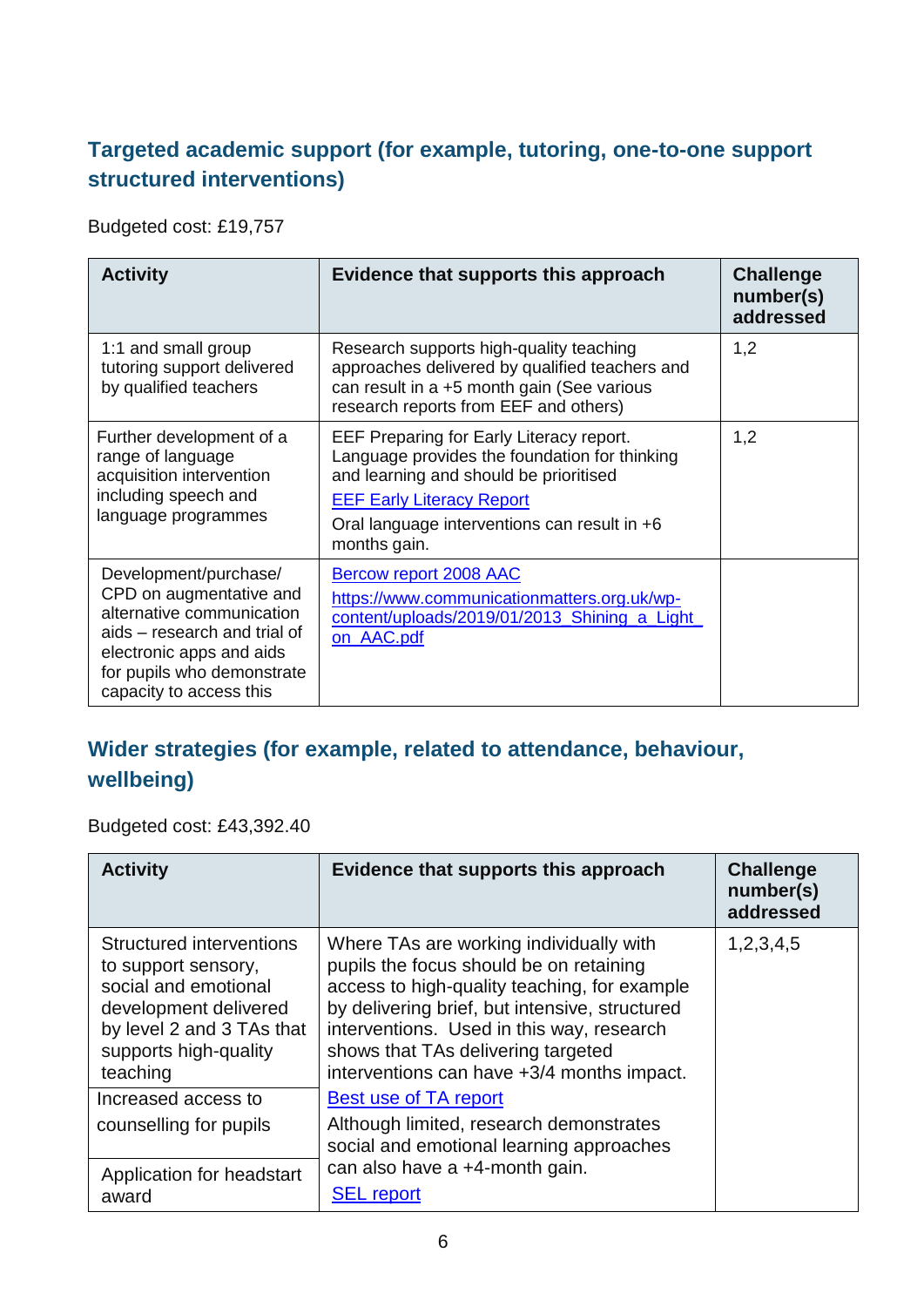| Further investment in<br>access to<br>sensory/therapeutic<br>spaces (e.g. installation<br>of sensory room at<br>Brambles, access to<br>PPA sensory, minibus<br>lease) | A large body of literature indicates that pupils<br>with sensory integration disorders (SID) and<br>learning disabilities (LD) benefit from sensory<br>integration therapy (SIT) and multisensory ac-<br>tivities (Ayres, 1979; Longhorn, 1988;<br>Cheatum and Hammond, 2000; Bundy et al,<br>2002; Reynolds and Reynolds, 2010). | 1,2,3,4,5 |
|-----------------------------------------------------------------------------------------------------------------------------------------------------------------------|-----------------------------------------------------------------------------------------------------------------------------------------------------------------------------------------------------------------------------------------------------------------------------------------------------------------------------------|-----------|
| Increase access to<br>varied and rich<br>experiences to support<br>the development of<br>language and<br>communication for all                                        | All evidence linked to development of lan-<br>guage acquisition, Early literacy and com-<br>munication support this action.<br>(action includes minibus lease/additional<br>staff training to drive bus/ music<br>teacher/EVOLVE)                                                                                                 | 1,2,3,4,5 |
| Granular focus on<br>attendance data<br>supported by case<br>studies, increased<br>engagement with<br>families and regular<br>discussion at SLT level                 | The DfE analysis below looks at the<br>attainment of pupils at the end of KS2 and<br>KS4 and the absence each pupil accrued<br>across the whole key stage. This highlights<br>the importance of good attendance as higher<br>overall absence across a school career<br>leads to lower attainment and progress.                    | 3,4,5     |
| <b>Appointment of Pupil</b><br>and Family Support<br>Advisor to add capacity<br>to the pastoral and<br>welfare team (will also<br>support attendance)                 | Pupils with a high persistent absentee rate<br>are less likely to stay in education.<br>https://www.gov.uk/government/publications/<br>absence-and-attainment-at-key-stages-2-<br>and-4-2013-to-2014                                                                                                                              | 1,2,3,4,5 |
| Re-introduction of<br>workshops for families,<br>parents and carers.<br>Workshops to be<br>focused on a range of<br>academic, therapeutic<br>and wellbeing areas.     | Based on extensive research, parental<br>engagement has a positive impact on<br>average of +4 months' additional progress.<br><b>Parental engagement</b>                                                                                                                                                                          |           |
| Re-introduction of stay<br>and share sessions                                                                                                                         |                                                                                                                                                                                                                                                                                                                                   |           |
| Development of<br>home/academy<br>communication books                                                                                                                 |                                                                                                                                                                                                                                                                                                                                   |           |

# **Total budgeted cost: £101,136.54**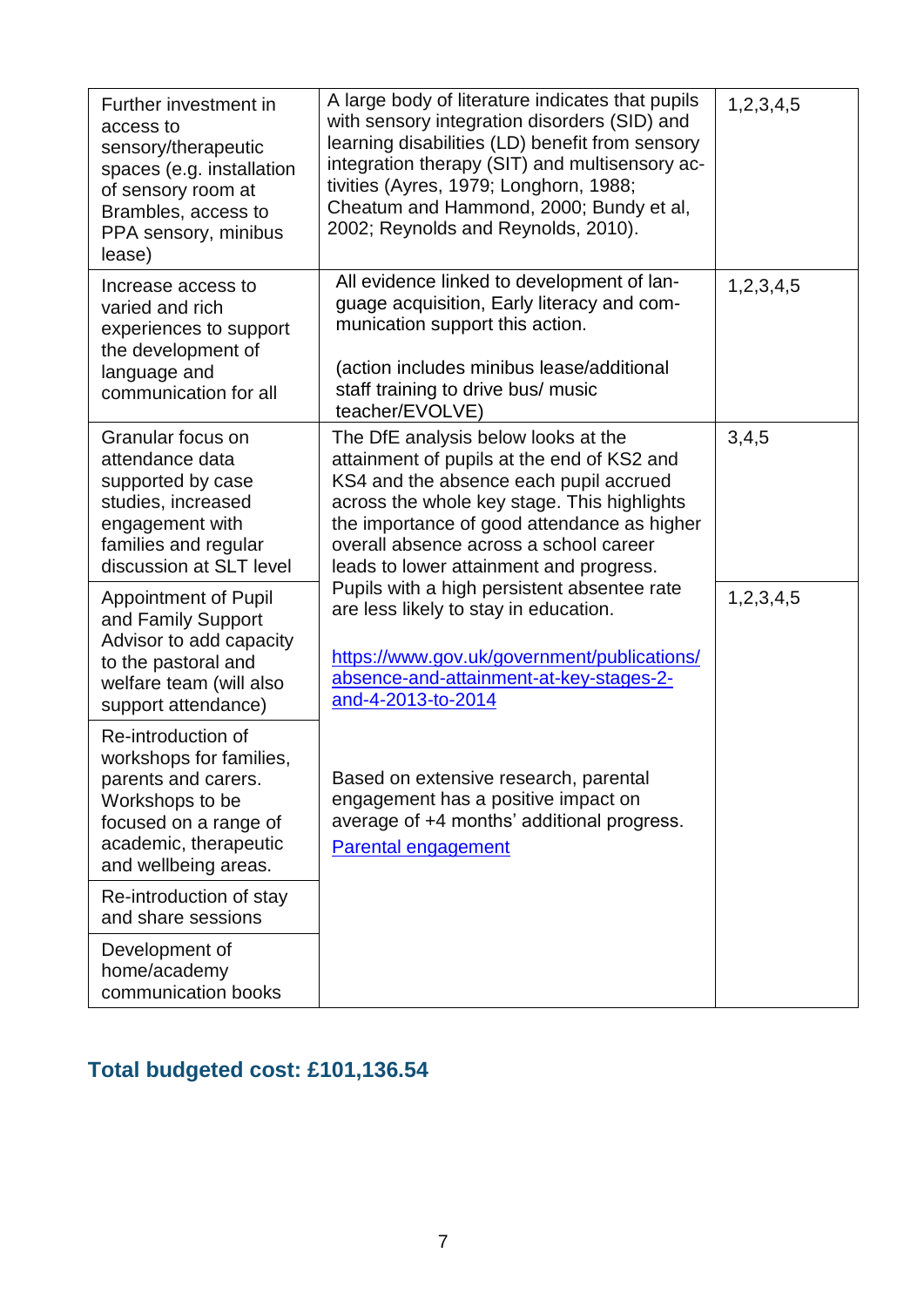# **Pupil premium strategy outcomes**

This details the impact that our pupil premium activity had on pupils in the 2020 to 2021 academic year.

| Number of pupils on a semi-formal/+ pathway eligible for PP who have met and exceeded PIVATS targets<br>(generated by CASPA) |                                |                                 |
|------------------------------------------------------------------------------------------------------------------------------|--------------------------------|---------------------------------|
| 2020 - 2021                                                                                                                  | Pupils eligible for PP (23/22) | Pupils not eligible for PP (12) |
| N of pupils on track to achieve targets in reading                                                                           | 78% (18/23)                    | 91% (11/12)                     |
| N of pupils on track to achieve targets in writing                                                                           | 95% (22/23)                    | 75% (9/12)                      |
| N of pupils on track to achieve targets in speaking                                                                          | 86% (19/22)                    | 91% (11/12)                     |
| N of pupils on track to achieve targets in listening                                                                         | 86% (19/22)                    | 91% (11/12)                     |
| N of pupils on track to achieve targets in maths                                                                             | 91% (21/23)                    | 58% (7/12)                      |
| N of pupils on track to achieve targets in SSM                                                                               | 87% (20/23)                    | 83% (10/12)                     |
| N of pupils on track to achieve targets in UA                                                                                | 87% (20/23)                    | 83% (10/12)                     |
| Impact statement 2020 - 2021                                                                                                 |                                |                                 |

| Aim |                                                  | <b>Evidence of impact</b>                                                                                                                                                                                                                                                                                                                                                                                                                                                                                                                                                                                                                                                                                                                                                                                                                                          |
|-----|--------------------------------------------------|--------------------------------------------------------------------------------------------------------------------------------------------------------------------------------------------------------------------------------------------------------------------------------------------------------------------------------------------------------------------------------------------------------------------------------------------------------------------------------------------------------------------------------------------------------------------------------------------------------------------------------------------------------------------------------------------------------------------------------------------------------------------------------------------------------------------------------------------------------------------|
|     | Improved levels of language<br>and communication | • Pupils made good progress in their language and communication de-<br>velopment across the academic year 2020-2021. 86% of disadvan-<br>taged pupils on the semi-formal pathway achieved or exceeded their<br>PIVATS target in speaking and listening.<br>Case studies for pupils measured on MAPP shows that they made<br>very good progress in communication.<br>• Communication was a focus of all remote learning across the aca-<br>demic year and pandemic.<br>• Pupils across the academy have had increased exposure to new lan-<br>guage and vocabulary through a well-developed curriculum (evi-<br>denced through knowledge organisers, communication boards, sto-<br>ries used etc). To further develop this, specific focus on language and<br>vocabulary acquisition across all pathways will be a focus in 2021-<br>2022.                          |
|     | Improved speaking, oracy and<br>listening skills | Pupils made good progress in their language and communication de-<br>velopment across the academic year 2020-2021. 87% of disadvan-<br>taged pupils on the semi-formal pathway achieved or exceeded their<br>PIVATS target in speaking and listening.<br>'Talk for Writing' approaches in semi-formal teaching groups can be<br>$\bullet$<br>evidenced through monitoring, this will continue next academic year.<br>It will also be adapted to be used in informal and EYFS groups.<br>• SaLT therapy CPD has resulted in increased access across the acad-<br>emy and will form part of ongoing tuition and interventions next year.<br>• Pupils had increased access (as far as was possible with national re-<br>strictions) to a range of experiences and opportunities through the<br>minibus lease. In 2021-2022 we will develop this further with partici- |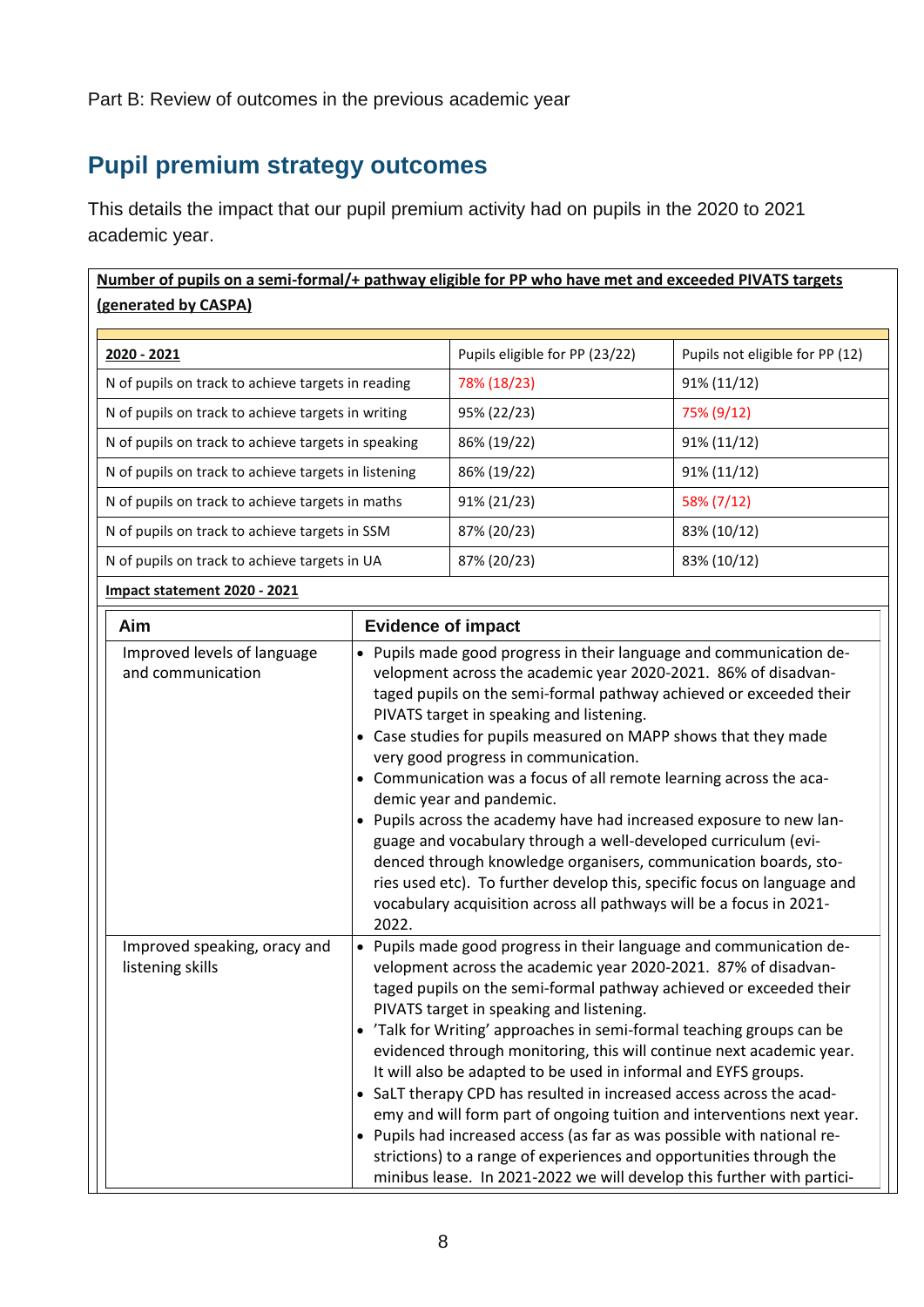|                                                                                                                                                      | pation in trust events, activities such as swimming, horse-riding, ther-<br>apy dog visits etc.)                                                                                                                                                                                                                                                                                                                                                                                                                                                                                                                                                                                                                                                                                                                                                                                                                                 |
|------------------------------------------------------------------------------------------------------------------------------------------------------|----------------------------------------------------------------------------------------------------------------------------------------------------------------------------------------------------------------------------------------------------------------------------------------------------------------------------------------------------------------------------------------------------------------------------------------------------------------------------------------------------------------------------------------------------------------------------------------------------------------------------------------------------------------------------------------------------------------------------------------------------------------------------------------------------------------------------------------------------------------------------------------------------------------------------------|
| Improved progress in the area<br>of shape, space and measure                                                                                         | • 87% of pupils on the semi-formal pathway achieved their PIVATS tar-<br>get.<br>• Monitoring shows that SSM has been more visible in the academy but<br>work on this and maths will be a priority 1 area for the academy in<br>2021-2022                                                                                                                                                                                                                                                                                                                                                                                                                                                                                                                                                                                                                                                                                        |
| Pupils are ready to learn, are<br>able to better regulate their<br>sensory and emotional needs<br>(with support) and therefore<br>make good progress | • Pupils have regular access to sensory integration therapies.<br>• Staff are confident with delivering sensory integration therapies.<br>• For the vast majority of targeted pupils there have been reduced inci-<br>dents of significant behaviour recorded on CPOMs. Where there have<br>been changes in presentation linked to the pandemic and other as-<br>pects, further personalised support has been implemented and this<br>will continue to be an area for development in 2021-2022. Additional<br>level 2 TA support will offer access to education and learning environ-<br>ments allowing teachers to focus on teaching and learning and ensur-<br>ing all academic, therapeutic and SEL needs are catered for.<br>• Monitoring demonstrates pupils are focused and able to access learn-<br>ing<br>• Pupils across the academy made good progress against individual tar-<br>gets (see data held in the academy). |
| Families are well supported<br>by the academy, are aware of<br>services they can access and<br>attendance is improved (par-<br>ticularly PA)         | • Whole school attendance was 93.5%. This was a very good outcome<br>given the pandemic and significantly higher than special schools na-<br>tionally (89.9%).<br>• PA was 21.6%, significantly lower than special schools nationally<br>(28.8%)<br>• Families have been signposted to services and referrals were timely<br>and led to effective support from external agencies and the academy<br>pastoral and welfare team.<br>• A Pupil and Family Support Advisor will be appointed for September<br>2021 to add capacity to this team.                                                                                                                                                                                                                                                                                                                                                                                     |

# **Externally provided programmes**

| Programme                   | <b>Provider</b>                         |
|-----------------------------|-----------------------------------------|
| Sensory Integration Therapy | <b>Treetops Occupational Therapists</b> |
| <b>Movement skills</b>      | <b>Madeline Portwood</b>                |
| <b>BLAST</b>                | Developed in Stockton                   |
| Art therapy                 | The Paul Hamlyn Foundation              |
| MFC career/enterprise       | Middlesbrough Football Club             |
| Counselling                 | Time for You                            |